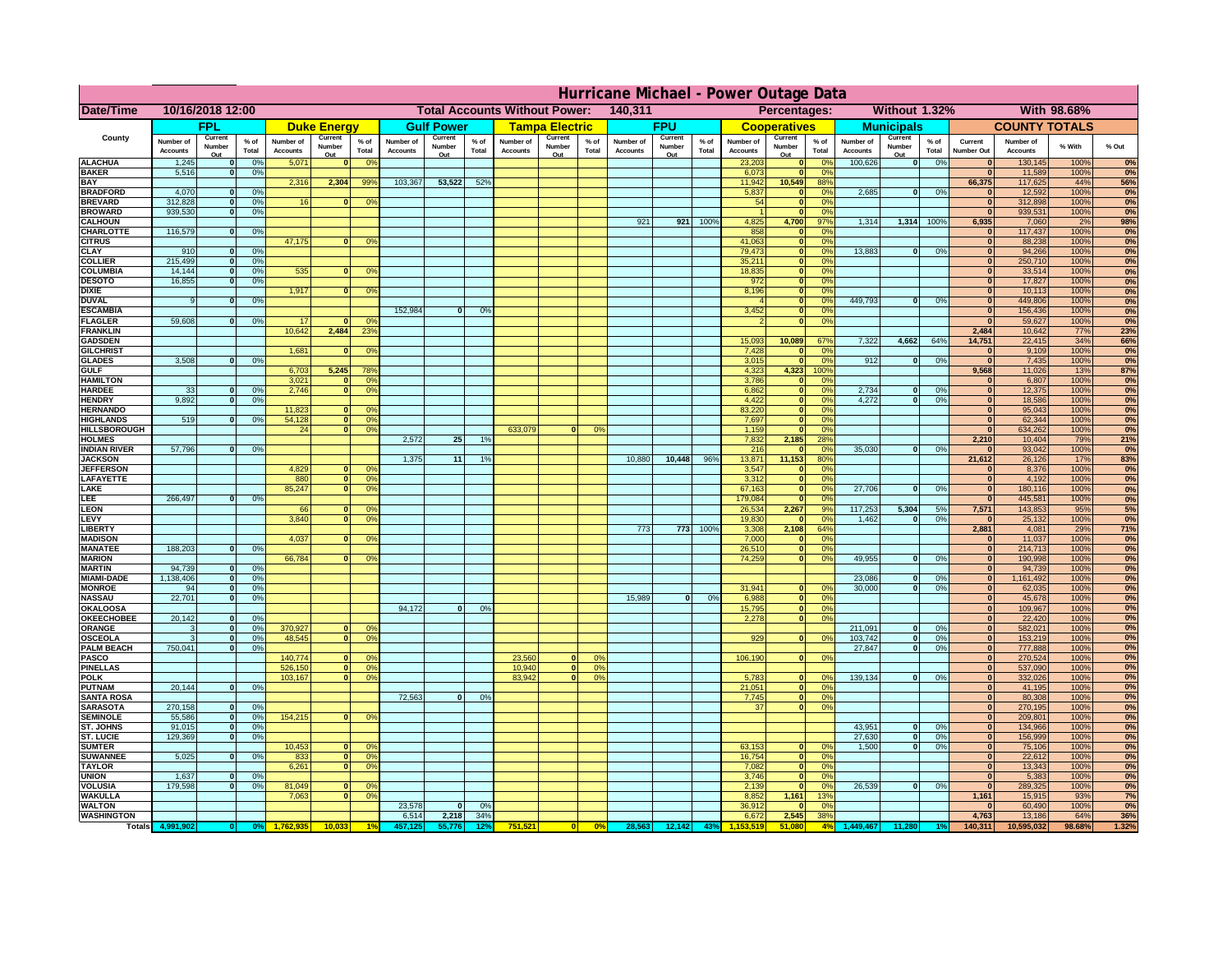# 10/16/2018 12:00 PM Hurricane Michael

| <b>Power Provider</b>                   | <b>County</b>       | <b>Number of Customers</b> | <b>Current Number Out</b> | <b>Outage Percentage</b> | <b>Estimated Restore Time</b> |
|-----------------------------------------|---------------------|----------------------------|---------------------------|--------------------------|-------------------------------|
| <b>Gulf Power Company</b>               | BAY                 |                            |                           | 51.78%                   |                               |
|                                         |                     | 103,367                    | 53,522                    |                          | >5 days                       |
| West Florida Electric Cooperative, Inc. | <b>JACKSON</b>      | 13,824                     | 11,106                    | 80.34%                   | >5 days                       |
| Gulf Coast Electric Cooperative, Inc.   | BAY                 | 11,942                     | 10,549                    | 88.34%                   | >5 days                       |
| Florida Public Utilities Corporation    | <b>JACKSON</b>      | 10,880                     | 10,448                    | 96.03%                   | >5 days                       |
| Talquin Electric Cooperative, Inc.      | <b>GADSDEN</b>      | 15,093                     | 10,089                    | 66.85%                   | >5 days                       |
| City of Tallahassee                     | LEON                | 117,253                    | 5,304                     | 4.52%                    | >72                           |
| Duke Energy                             | <b>GULF</b>         | 6,703                      | 5,245                     | 78.25%                   | 72                            |
| Gulf Coast Electric Cooperative, Inc.   | GULF                | 4,323                      | 4,323                     | 100.00%                  | >5 days                       |
| City of Quincy                          | <b>GADSDEN</b>      | 4,768                      | 3,962                     | 83.10%                   | >5 days                       |
| West Florida Electric Cooperative, Inc. | CALHOUN             | 2,977                      | 2,852                     | 95.80%                   | >5 days                       |
|                                         | <b>FRANKLIN</b>     |                            | 2,484                     | 23.34%                   | 48                            |
| <b>Duke Energy</b>                      |                     | 10,642                     |                           |                          |                               |
| Duke Energy                             | BAY                 | 2,316                      | 2,304                     | 99.48%                   | TBD                           |
| Talquin Electric Cooperative, Inc.      | LEON                | 26,534                     | 2,267                     | 8.54%                    | >5 days                       |
| <b>Gulf Power Company</b>               | WASHINGTON          | 6,514                      | 2,218                     | 34.05%                   | 48                            |
| West Florida Electric Cooperative, Inc. | <b>HOLMES</b>       | 7,539                      | 2,185                     | 28.98%                   | >5 days                       |
| Talquin Electric Cooperative, Inc.      | <b>LIBERTY</b>      | 3,308                      | 2,108                     | 63.72%                   | >5 days                       |
| Gulf Coast Electric Cooperative, Inc.   | CALHOUN             | 1,848                      | 1,848                     | 100.00%                  | >5 days                       |
| West Florida Electric Cooperative, Inc. | WASHINGTON          | 4,235                      | 1,430                     | 33.77%                   | >5 days                       |
| City of Blountstown                     | <b>CALHOUN</b>      | 1,314                      | 1,314                     | 100.00%                  | >5 days                       |
| Talquin Electric Cooperative, Inc.      | WAKULLA             | 8,852                      | 1,161                     | 13.12%                   | >5 days                       |
|                                         |                     |                            |                           |                          |                               |
| Gulf Coast Electric Cooperative, Inc.   | <b>WASHINGTON</b>   | 2,437                      | 1,115                     | 45.75%                   | >5 days                       |
| Florida Public Utilities Corporation    | CALHOUN             | 921                        | 921                       | 100.00%                  | >5 days                       |
| Florida Public Utilities Corporation    | <b>LIBERTY</b>      | 773                        | 773                       | 100.00%                  | >5 days                       |
| Chattahoochee Electric                  | GADSDEN             | 1,163                      | 700                       | 60.19%                   | >5 days                       |
| Gulf Coast Electric Cooperative, Inc.   | <b>JACKSON</b>      | 47                         | 47                        | 100.00%                  | >5 days                       |
| <b>Gulf Power Company</b>               | <b>HOLMES</b>       | 2,572                      | 25                        | 0.97%                    | $24$                          |
| <b>Gulf Power Company</b>               | <b>JACKSON</b>      | 1,375                      | 11                        | 0.80%                    | $24$                          |
| Central Florida Electric Cooperative    | <b>ALACHUA</b>      | 875                        | 0                         | 0.00%                    | <b>TBD</b>                    |
| Central Florida Electric Cooperative    | <b>DIXIE</b>        | 7,595                      | $\mathbf 0$               | 0.00%                    | <b>TBD</b>                    |
|                                         |                     |                            | $\mathbf 0$               |                          |                               |
| Central Florida Electric Cooperative    | <b>GILCHRIST</b>    | 7,424                      |                           | 0.00%                    | Restored                      |
| Central Florida Electric Cooperative    | LAFAYETTE           | 9                          | $\mathbf 0$               | 0.00%                    | <b>TBD</b>                    |
| Central Florida Electric Cooperative    | LEVY                | 17,513                     | $\mathbf 0$               | 0.00%                    | Restored                      |
| Central Florida Electric Cooperative    | <b>MARION</b>       | 9                          | $\mathbf 0$               | 0.00%                    | <b>TBD</b>                    |
| Choctawhatchee Electric Cooperative     | <b>HOLMES</b>       | 293                        | 0                         | 0.00%                    | Restored                      |
| Choctawhatchee Electric Cooperative     | <b>OKALOOSA</b>     | 15,795                     | $\mathbf 0$               | 0.00%                    | Restored                      |
| Choctawhatchee Electric Cooperative     | <b>SANTA ROSA</b>   | 201                        | $\mathbf 0$               | 0.00%                    | Restored                      |
| Choctawhatchee Electric Cooperative     | <b>WALTON</b>       | 36,812                     | $\mathbf 0$               | 0.00%                    | Restored                      |
| City of Alachua                         | <b>ALACHUA</b>      | 4,426                      | $\pmb{0}$                 | 0.00%                    | TBD                           |
| City of Bartow                          | <b>POLK</b>         | 11,790                     | $\mathbf 0$               | 0.00%                    | <b>TBD</b>                    |
|                                         | <b>SUMTER</b>       |                            | $\mathbf 0$               | 0.00%                    | TBD                           |
| City of Bushnell                        |                     | 1,500                      |                           |                          |                               |
| City of Clewiston                       | <b>HENDRY</b>       | 4,272                      | $\mathbf 0$               | 0.00%                    | <b>TBD</b>                    |
| City of Fort Meade                      | <b>POLK</b>         | 2,379                      | $\pmb{0}$                 | 0.00%                    | TBD                           |
| City of Havana                          | <b>GADSDEN</b>      | 1,391                      | $\mathbf 0$               | 0.00%                    | Restored                      |
| City of Leesburg                        | LAKE                | 22,000                     | $\mathbf 0$               | 0.00%                    | TBD                           |
| City of Moore Haven                     | <b>GLADES</b>       | 912                        | $\mathbf 0$               | 0.00%                    | <b>TBD</b>                    |
| City of Mount Dora                      | LAKE                | 5,706                      | 0                         | 0.00%                    | <b>TBD</b>                    |
| City of Newberry                        | <b>ALACHUA</b>      | 1,727                      | $\mathbf 0$               | 0.00%                    | <b>TBD</b>                    |
| City of Starke                          | <b>BRADFORD</b>     | 2,685                      | $\mathbf 0$               | 0.00%                    | TBD                           |
| City of Vero Beach                      |                     |                            | $\mathbf 0$               | 0.00%                    | <b>TBD</b>                    |
|                                         | <b>INDIAN RIVER</b> | 35,030                     |                           |                          |                               |
| City of Wauchula                        | HARDEE              | 2,734                      | 0                         | 0.00%                    | TBD                           |
| City of Williston                       | LEVY                | 1,462                      | $\mathbf 0$               | 0.00%                    | <b>TBD</b>                    |
| City of Winter Park                     | ORANGE              | 13,941                     | 0                         | 0.00%                    | TBD                           |
| Clay Electric Cooperative               | <b>ALACHUA</b>      | 22,328                     | $\mathbf 0$               | 0.00%                    | <b>TBD</b>                    |
| Clay Electric Cooperative               | <b>BAKER</b>        | 2,476                      | $\pmb{0}$                 | 0.00%                    | TBD                           |
| Clay Electric Cooperative               | <b>BRADFORD</b>     | 5,837                      | $\mathbf 0$               | 0.00%                    | <b>TBD</b>                    |
| Clay Electric Cooperative               | <b>CLAY</b>         | 79,473                     | 0                         | 0.00%                    | TBD                           |
| Clay Electric Cooperative               | <b>COLUMBIA</b>     | 16,922                     | $\mathbf 0$               | 0.00%                    | <b>TBD</b>                    |
| Clay Electric Cooperative               | <b>DUVAL</b>        | 4                          | 0                         | 0.00%                    | TBD                           |
| Clay Electric Cooperative               |                     | $\overline{2}$             | $\pmb{0}$                 | 0.00%                    |                               |
|                                         | <b>FLAGLER</b>      |                            |                           |                          | <b>TBD</b>                    |
| Clay Electric Cooperative               | <b>GILCHRIST</b>    | 4                          | $\pmb{0}$                 | 0.00%                    | TBD                           |
| Clay Electric Cooperative               | LAKE                | 2,239                      | $\mathbf 0$               | 0.00%                    | <b>TBD</b>                    |
| Clay Electric Cooperative               | LEVY                | 712                        | $\pmb{0}$                 | 0.00%                    | TBD                           |
| Clay Electric Cooperative               | <b>MARION</b>       | 16,301                     | $\pmb{0}$                 | 0.00%                    | <b>TBD</b>                    |
| Clay Electric Cooperative               | PUTNAM              | 21,051                     | 0                         | 0.00%                    | TBD                           |
| Clay Electric Cooperative               | SUWANNEE            | 5                          | $\pmb{0}$                 | 0.00%                    | <b>TBD</b>                    |
| Clay Electric Cooperative               | <b>UNION</b>        | 3,746                      | $\pmb{0}$                 | 0.00%                    | TBD                           |
| Clay Electric Cooperative               | <b>VOLUSIA</b>      | 2,139                      | $\pmb{0}$                 | 0.00%                    | <b>TBD</b>                    |
| Duke Energy                             | <b>ALACHUA</b>      | 5,071                      | $\pmb{0}$                 | 0.00%                    | Restored                      |
|                                         |                     |                            |                           |                          |                               |
| <b>Duke Energy</b>                      | <b>BREVARD</b>      | 16                         | $\pmb{0}$                 | 0.00%                    | Restored                      |
| Duke Energy                             | <b>CITRUS</b>       | 47,175                     | 0                         | 0.00%                    | Restored                      |
| <b>Duke Energy</b>                      | <b>COLUMBIA</b>     | 535                        | $\pmb{0}$                 | 0.00%                    | Restored                      |
| Duke Energy                             | <b>DIXIE</b>        | 1,917                      | 0                         | 0.00%                    | Restored                      |
| <b>Duke Energy</b>                      | <b>FLAGLER</b>      | 17                         | $\pmb{0}$                 | 0.00%                    | Restored                      |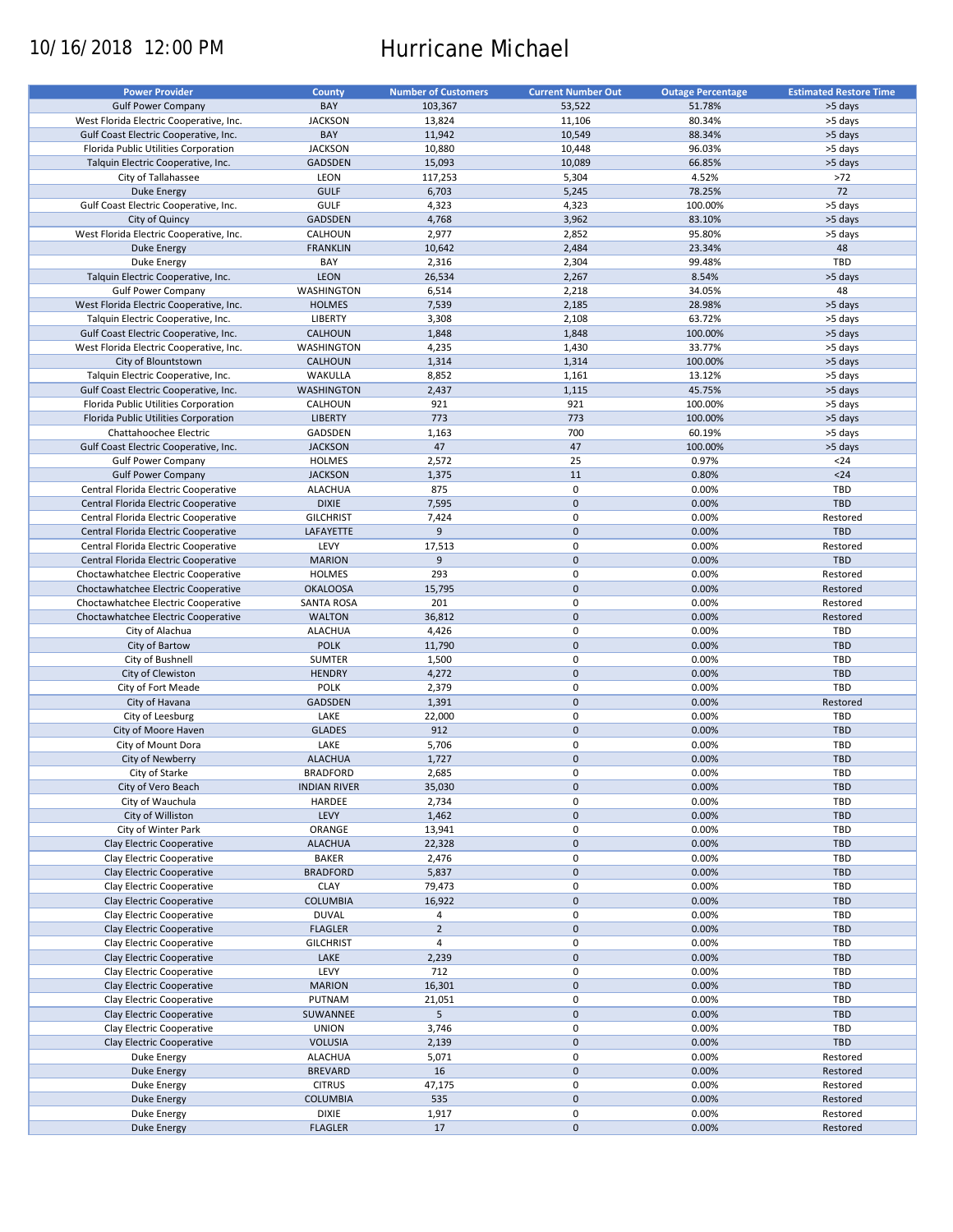### 10/16/2018 12:00 PM Hurricane Michael

| Duke Energy                                        | <b>GILCHRIST</b>    | 1,681     | $\pmb{0}$   | 0.00% | Restored   |
|----------------------------------------------------|---------------------|-----------|-------------|-------|------------|
| <b>Duke Energy</b>                                 | <b>HAMILTON</b>     | 3,021     | $\mathbf 0$ | 0.00% | Restored   |
| Duke Energy                                        | HARDEE              | 2,746     | 0           | 0.00% | Restored   |
|                                                    |                     |           | $\pmb{0}$   |       |            |
| <b>Duke Energy</b>                                 | <b>HERNANDO</b>     | 11,823    |             | 0.00% | Restored   |
| Duke Energy                                        | <b>HIGHLANDS</b>    | 54,128    | 0           | 0.00% | Restored   |
| <b>Duke Energy</b>                                 | HILLSBOROUGH        | 24        | $\pmb{0}$   | 0.00% | Restored   |
| Duke Energy                                        | <b>JEFFERSON</b>    | 4,829     | 0           | 0.00% | Restored   |
|                                                    |                     |           |             |       |            |
| <b>Duke Energy</b>                                 | LAFAYETTE           | 880       | $\pmb{0}$   | 0.00% | Restored   |
| Duke Energy                                        | LAKE                | 85,247    | 0           | 0.00% | Restored   |
| Duke Energy                                        | LEON                | 66        | $\pmb{0}$   | 0.00% | Restored   |
|                                                    |                     |           |             |       |            |
| Duke Energy                                        | LEVY                | 3,840     | 0           | 0.00% | Restored   |
| <b>Duke Energy</b>                                 | <b>MADISON</b>      | 4,037     | $\pmb{0}$   | 0.00% | Restored   |
| Duke Energy                                        | <b>MARION</b>       | 66,784    | 0           | 0.00% | Restored   |
| Duke Energy                                        | ORANGE              | 370,927   | $\mathbf 0$ | 0.00% | Restored   |
|                                                    |                     |           |             |       |            |
| Duke Energy                                        | OSCEOLA             | 48,545    | $\pmb{0}$   | 0.00% | Restored   |
| <b>Duke Energy</b>                                 | PASCO               | 140,774   | $\pmb{0}$   | 0.00% | Restored   |
| Duke Energy                                        | PINELLAS            | 526,150   | $\pmb{0}$   | 0.00% | Restored   |
|                                                    |                     |           |             |       |            |
| <b>Duke Energy</b>                                 | <b>POLK</b>         | 103,167   | $\mathbf 0$ | 0.00% | Restored   |
| Duke Energy                                        | SEMINOLE            | 154,215   | 0           | 0.00% | Restored   |
| <b>Duke Energy</b>                                 | <b>SUMTER</b>       | 10,453    | $\pmb{0}$   | 0.00% | Restored   |
|                                                    |                     |           | 0           |       |            |
| Duke Energy                                        | SUWANNEE            | 833       |             | 0.00% | Restored   |
| <b>Duke Energy</b>                                 | <b>TAYLOR</b>       | 6,261     | $\mathbf 0$ | 0.00% | Restored   |
| Duke Energy                                        | VOLUSIA             | 81,049    | 0           | 0.00% | Restored   |
| <b>Duke Energy</b>                                 | <b>WAKULLA</b>      | 7,063     | $\pmb{0}$   | 0.00% | Restored   |
|                                                    |                     |           |             |       |            |
| Escambia River Electric Cooperative, Inc.          | <b>ESCAMBIA</b>     | 3,452     | $\mathbf 0$ | 0.00% | TBD        |
| Escambia River Electric Cooperative, Inc.          | <b>SANTA ROSA</b>   | 7,544     | $\pmb{0}$   | 0.00% | <b>TBD</b> |
| Florida Keys Electric Cooperative                  | <b>MONROE</b>       | 31,941    | $\mathbf 0$ | 0.00% | TBD        |
|                                                    |                     |           |             |       |            |
| Florida Power and Light Company                    | <b>ALACHUA</b>      | 1,245     | $\pmb{0}$   | 0.00% | <b>TBD</b> |
| Florida Power and Light Company                    | <b>BAKER</b>        | 5,516     | 0           | 0.00% | TBD        |
| Florida Power and Light Company                    | <b>BRADFORD</b>     | 4,070     | $\pmb{0}$   | 0.00% | <b>TBD</b> |
|                                                    |                     |           | 0           |       | <b>TBD</b> |
| Florida Power and Light Company                    | <b>BREVARD</b>      | 312,828   |             | 0.00% |            |
| Florida Power and Light Company                    | <b>BROWARD</b>      | 939,530   | $\pmb{0}$   | 0.00% | <b>TBD</b> |
| Florida Power and Light Company                    | CHARLOTTE           | 116,579   | 0           | 0.00% | TBD        |
| Florida Power and Light Company                    | <b>CLAY</b>         | 910       | $\mathbf 0$ | 0.00% | <b>TBD</b> |
|                                                    |                     |           |             |       |            |
| Florida Power and Light Company                    | <b>COLLIER</b>      | 215,499   | 0           | 0.00% | TBD        |
| Florida Power and Light Company                    | <b>COLUMBIA</b>     | 14,144    | $\pmb{0}$   | 0.00% | <b>TBD</b> |
| Florida Power and Light Company                    | <b>DESOTO</b>       | 16,855    | 0           | 0.00% | TBD        |
|                                                    |                     |           |             |       |            |
| Florida Power and Light Company                    | <b>DUVAL</b>        | 9         | $\pmb{0}$   | 0.00% | <b>TBD</b> |
| Florida Power and Light Company                    | <b>FLAGLER</b>      | 59,608    | $\pmb{0}$   | 0.00% | <b>TBD</b> |
| Florida Power and Light Company                    | <b>GLADES</b>       | 3,508     | $\mathbf 0$ | 0.00% | <b>TBD</b> |
|                                                    |                     |           | $\pmb{0}$   |       | TBD        |
| Florida Power and Light Company                    | HARDEE              | 33        |             | 0.00% |            |
| Florida Power and Light Company                    | <b>HENDRY</b>       | 9,892     | $\mathbf 0$ | 0.00% | <b>TBD</b> |
| Florida Power and Light Company                    | <b>HIGHLANDS</b>    | 519       | $\pmb{0}$   | 0.00% | TBD        |
| Florida Power and Light Company                    | <b>INDIAN RIVER</b> | 57,796    | $\pmb{0}$   | 0.00% | <b>TBD</b> |
|                                                    |                     |           |             |       |            |
| Florida Power and Light Company                    | LEE                 | 266,497   | 0           | 0.00% | TBD        |
| Florida Power and Light Company                    | MANATEE             | 188,203   | $\pmb{0}$   | 0.00% | <b>TBD</b> |
| Florida Power and Light Company                    | <b>MARTIN</b>       | 94,739    | 0           | 0.00% | <b>TBD</b> |
|                                                    |                     |           |             |       |            |
| Florida Power and Light Company                    | <b>MIAMI-DADE</b>   | 1,138,406 | $\pmb{0}$   | 0.00% | <b>TBD</b> |
| Florida Power and Light Company                    | <b>MONROE</b>       | 94        | $\mathbf 0$ | 0.00% | TBD        |
| Florida Power and Light Company                    | NASSAU              | 22,701    | $\pmb{0}$   | 0.00% | <b>TBD</b> |
|                                                    |                     |           |             |       |            |
| Florida Power and Light Company                    | OKEECHOBEE          | 20,142    | 0           | 0.00% | TBD        |
| Florida Power and Light Company                    | ORANGE              | 3         | $\pmb{0}$   | 0.00% | <b>TBD</b> |
| Florida Power and Light Company                    | OSCEOLA             | 3         | 0           | 0.00% | TBD        |
|                                                    |                     |           |             |       | <b>TBD</b> |
| Florida Power and Light Company                    | PALM BEACH          | 750,041   | 0           | 0.00% |            |
| Florida Power and Light Company                    | PUTNAM              | 20,144    | 0           | 0.00% | TBD        |
| Florida Power and Light Company                    | SARASOTA            | 270,158   | 0           | 0.00% | <b>TBD</b> |
| Florida Power and Light Company                    | SEMINOLE            | 55,586    | 0           | 0.00% | TBD        |
|                                                    |                     |           |             |       |            |
| Florida Power and Light Company                    | ST. JOHNS           | 91,015    | $\mathbf 0$ | 0.00% | <b>TBD</b> |
| Florida Power and Light Company                    | ST. LUCIE           | 129,369   | 0           | 0.00% | TBD        |
| Florida Power and Light Company                    | SUWANNEE            | 5,025     | $\pmb{0}$   | 0.00% | <b>TBD</b> |
|                                                    |                     |           |             |       |            |
| Florida Power and Light Company                    | <b>UNION</b>        | 1,637     | 0           | 0.00% | TBD        |
| Florida Power and Light Company                    | <b>VOLUSIA</b>      | 179,598   | $\pmb{0}$   | 0.00% | <b>TBD</b> |
| Florida Public Utilities Corporation               | NASSAU              | 15,989    | $\pmb{0}$   | 0.00% | Restored   |
| Fort Pierce Utilities Authority                    | <b>ST. LUCIE</b>    | 27,630    | $\pmb{0}$   | 0.00% | <b>TBD</b> |
|                                                    |                     |           |             |       |            |
| Gainesville (Gainesville Regional Utilities - GRU) | <b>ALACHUA</b>      | 94,473    | 0           | 0.00% | TBD        |
| Glades Electric Cooperative, Inc.                  | <b>GLADES</b>       | 3,015     | $\pmb{0}$   | 0.00% | <b>TBD</b> |
| Glades Electric Cooperative, Inc.                  | HARDEE              | 0         | 0           |       | TBD        |
|                                                    |                     |           |             |       |            |
| Glades Electric Cooperative, Inc.                  | <b>HENDRY</b>       | 3,530     | $\pmb{0}$   | 0.00% | TBD        |
| Glades Electric Cooperative, Inc.                  | <b>HIGHLANDS</b>    | 7,321     | 0           | 0.00% | TBD        |
| Glades Electric Cooperative, Inc.                  | OKEECHOBEE          | 2,278     | $\pmb{0}$   | 0.00% | <b>TBD</b> |
|                                                    |                     |           |             |       |            |
| Green Cove Springs Electric                        | <b>CLAY</b>         | 3,889     | 0           | 0.00% | TBD        |
| Gulf Coast Electric Cooperative, Inc.              | <b>WALTON</b>       | 100       | $\pmb{0}$   | 0.00% | <b>TBD</b> |
| <b>Gulf Power Company</b>                          | <b>ESCAMBIA</b>     | 152,984   | 0           | 0.00% | Restored   |
| <b>Gulf Power Company</b>                          | <b>OKALOOSA</b>     | 94,172    | $\pmb{0}$   | 0.00% | Restored   |
|                                                    |                     |           |             |       |            |